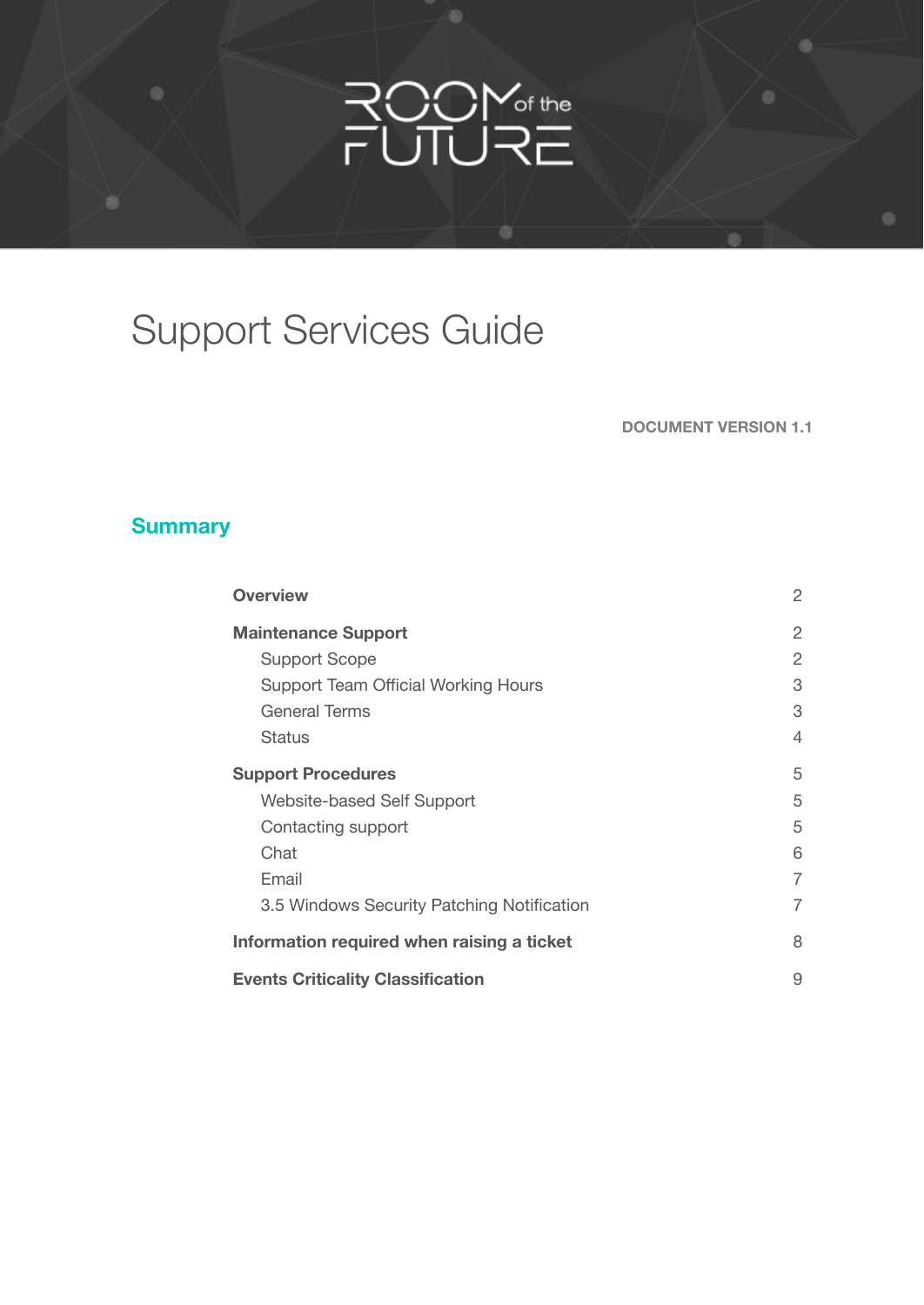## <span id="page-1-0"></span>1. Overview

Technical support is a vital part of any customer experience. We want you to get the most from our mashme.io platform and we are committed to the success of our customers by providing timely responses to problems with mashme.io software product.

Support centers are located around the world to maximize coverage.

The information contained herein is believed to be accurate as of the date of publication, but updates may be posted periodically. In the event of any inconsistency between this document and the terms of your contract, the terms of your contract will govern.

## <span id="page-1-1"></span>2. Maintenance Support

The technical support team will use reasonable efforts to resolve matters according to the problem severity level as per the table in section **[Events](#page-8-0) Criticality [Classification](#page-8-0)**. A workaround will be provided where available to allow the customer to continue using mashme.io as desired.

The communication will be in Spanish or English based on the customer preferences.

## <span id="page-1-2"></span>2.1. Support Scope

These are the areas covered by support:

- Installation problems
- Issues encountered while using the product.
- Configuration errors
- Product troubleshooting and diagnosis

Support will not be given for the following areas:

- Network troubleshooting.
- Modified hardware installations without the previous agreement with SyncRTC
- Undocumented features or functionality
- Any issue caused by misuse of the product.
- Take part in customers'demos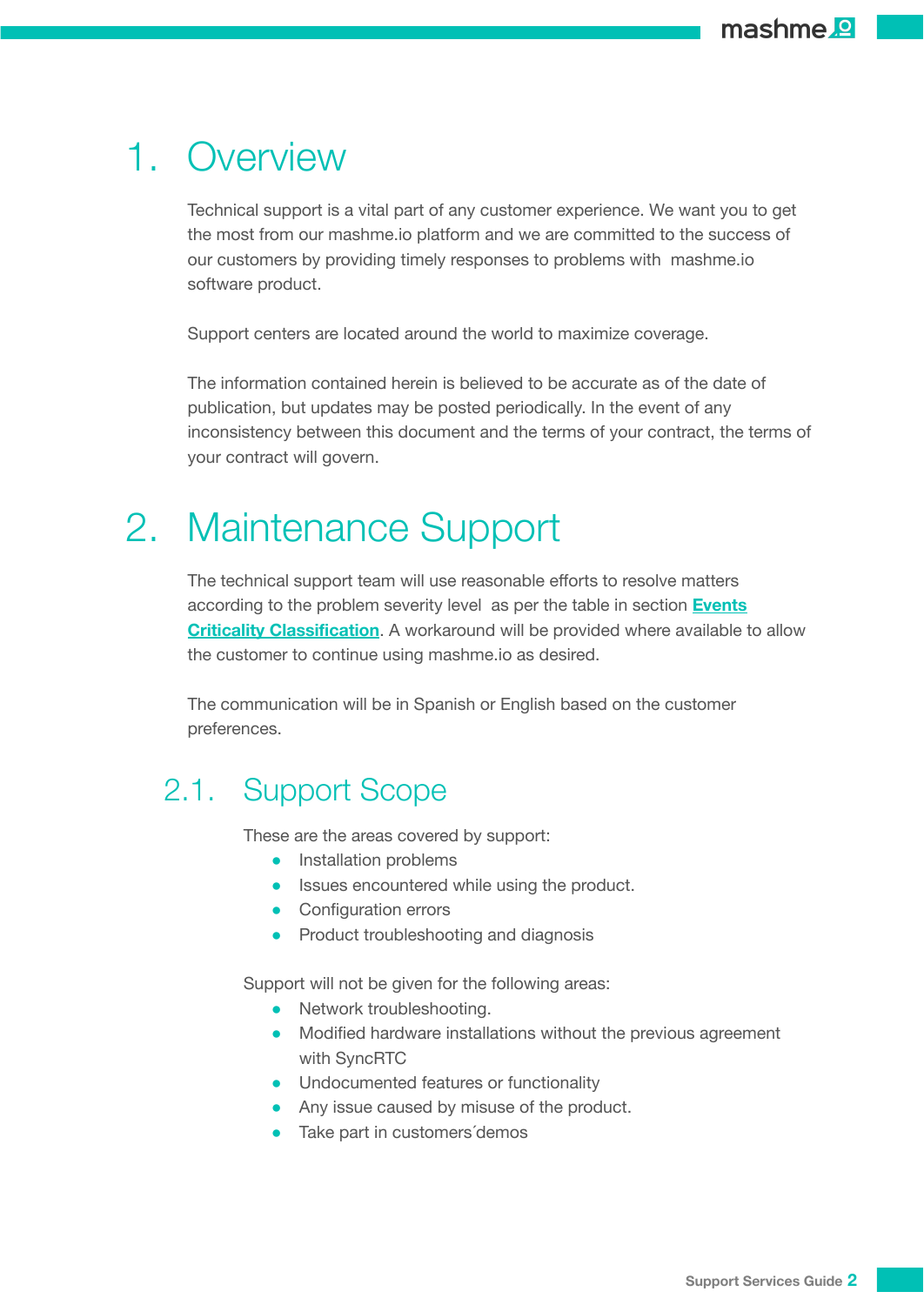During the onboarding of a new customer, and after the initial training has been completed, it is possible to add a support engineer in the first sessions to assist with the session and provide advice to the presenter and participants.

## <span id="page-2-0"></span>2.2. Support Team Official Working Hours

EMEA Monday - Friday 09:00 - 17:00 CET NAR Monday - Friday 10:00 - 18:00 Eastern Time

## <span id="page-2-1"></span>2.3. General Terms

| <b>Ticket</b>      | Customers can request assistance by creating a ticket, it can be raised<br>for clarification on how a feature works, for a suspected defect and<br>features request.<br>It is important to provide a detailed description of the issue reported for<br>the support team to be able to fully understand it and attempt to<br>reproduce it.                                                                                                                                                                        |
|--------------------|------------------------------------------------------------------------------------------------------------------------------------------------------------------------------------------------------------------------------------------------------------------------------------------------------------------------------------------------------------------------------------------------------------------------------------------------------------------------------------------------------------------|
|                    | The following services will be provided:<br>Regular updates on the status of the issue.<br>Investigate and provide possible workarounds<br>$\bullet$<br>Connect remotely to the room equipment in case is necessary for<br>$\bullet$<br>analyzing the issue further.<br>Confer with Product House to determine the appropriate solution.<br>$\bullet$<br>All communications should be made via the ticketing tool which can be<br>accessed externally with the public URL provided once the case is<br>assigned. |
| <b>Description</b> | Full description of the issue or question raised in the ticket including the<br>ability to attach documents.                                                                                                                                                                                                                                                                                                                                                                                                     |
|                    | The description should be as complete as possible and should be<br>accompanied by any additional material (screenshots, recording,<br>step-by-step actions) to fully understand of the problem/question.                                                                                                                                                                                                                                                                                                         |
| <b>Chat</b>        | Customers can request assistance via the existing mashme.io real-time<br>direct online chat tool, that allows our support team to communicate<br>directly with a customer.<br>Chats are intended for easy questions or participants that need<br>immediate assistance, if the chat cannot be resolved within a sensible<br>timing then a ticket will be created to continue working the issue<br>presented.                                                                                                      |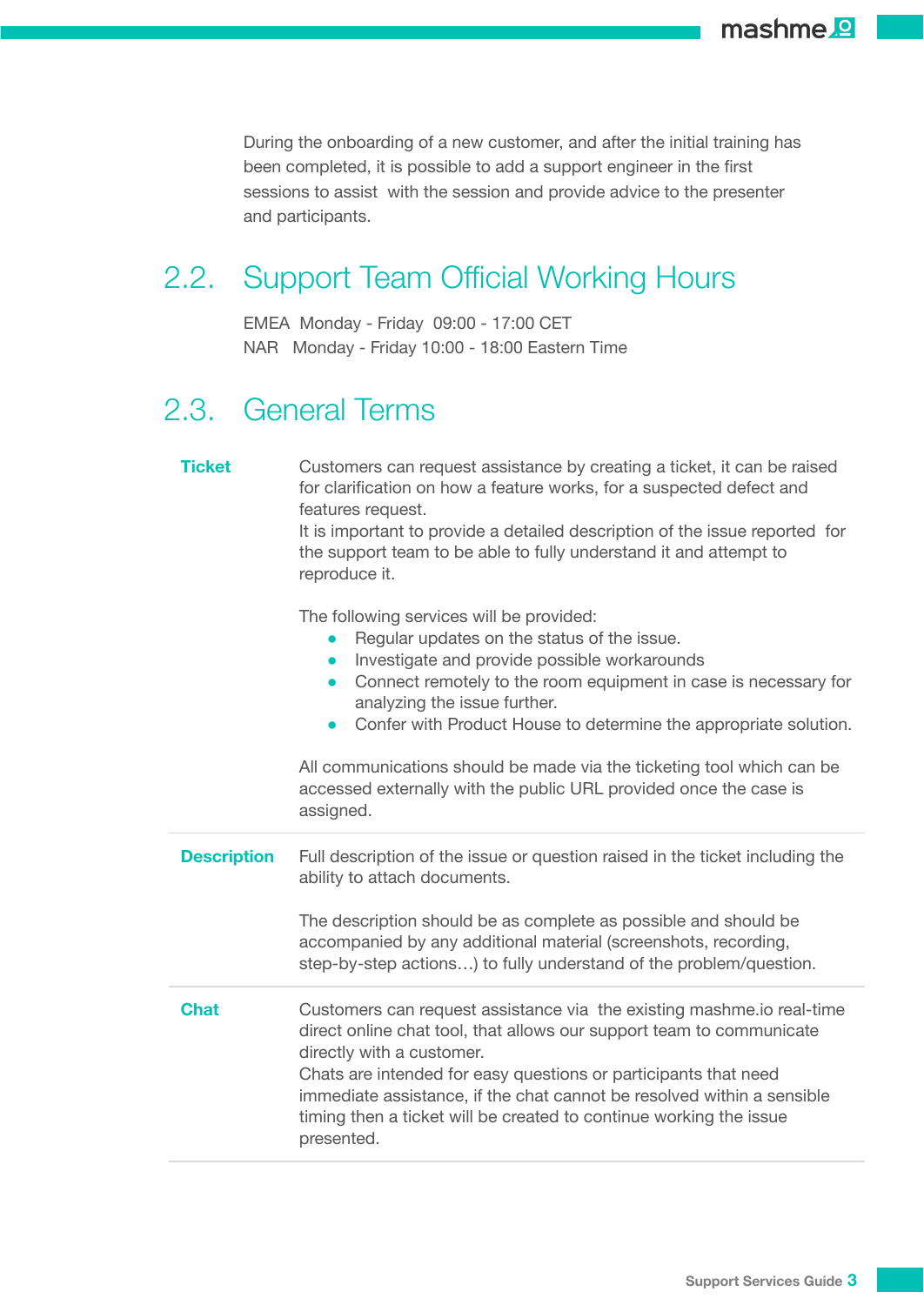mashme<sup>2</sup>

| <b>Defect</b>   | A defect is anything that does not behave in accordance with the<br>documentation or the requirements of the feature |
|-----------------|----------------------------------------------------------------------------------------------------------------------|
| <b>Initial</b>  | The maximum amount of time between when a case is logged and when                                                    |
| <b>Response</b> | it is acknowledged and assigned to a support engineer within the stated                                              |
| <b>Time</b>     | working hours                                                                                                        |

## <span id="page-3-0"></span>2.4. Status

| <b>Status on Ticket</b>    | <b>Meaning of the Status</b>                                                                                                                                                                                                      |
|----------------------------|-----------------------------------------------------------------------------------------------------------------------------------------------------------------------------------------------------------------------------------|
| Open                       | Support team is actively working on the ticket.                                                                                                                                                                                   |
| Resolved                   | The Support team has provided the Customer with a solution to<br>the Case and is awaiting confirmation from the Customer that the<br>issue is now resolved.                                                                       |
| Closed                     | The case is closed and no further action by Support or the<br>Customer is required. A Case will be closed if there is a lack of<br>response from the Customer to a certain number of reminders. (3)                               |
| Pending - Product<br>House | A defect or enhancement request linked to the ticket is awaiting<br>review and action by Product House                                                                                                                            |
| Pending - Operations       | Support team has identified an action to be performed with the<br>operations team which are actively working together on the ticket.                                                                                              |
| Waiting on Third<br>Party  | Support team has identified an action to be performed by a Third<br>Party (Installer or Equipment manufacturer)                                                                                                                   |
| <b>Waiting on Customer</b> | Support team is waiting for additional information from the<br>Customer in response to questions, proposed testing, and results<br>from reproducing the issue etc. in order to proceed with further<br>investigation of the Case. |
| <b>Under Monitoring</b>    | Support team has provided the ticket with a solution to the ticket<br>and is awaiting confirmation from the customer that the issue is<br>now resolved.                                                                           |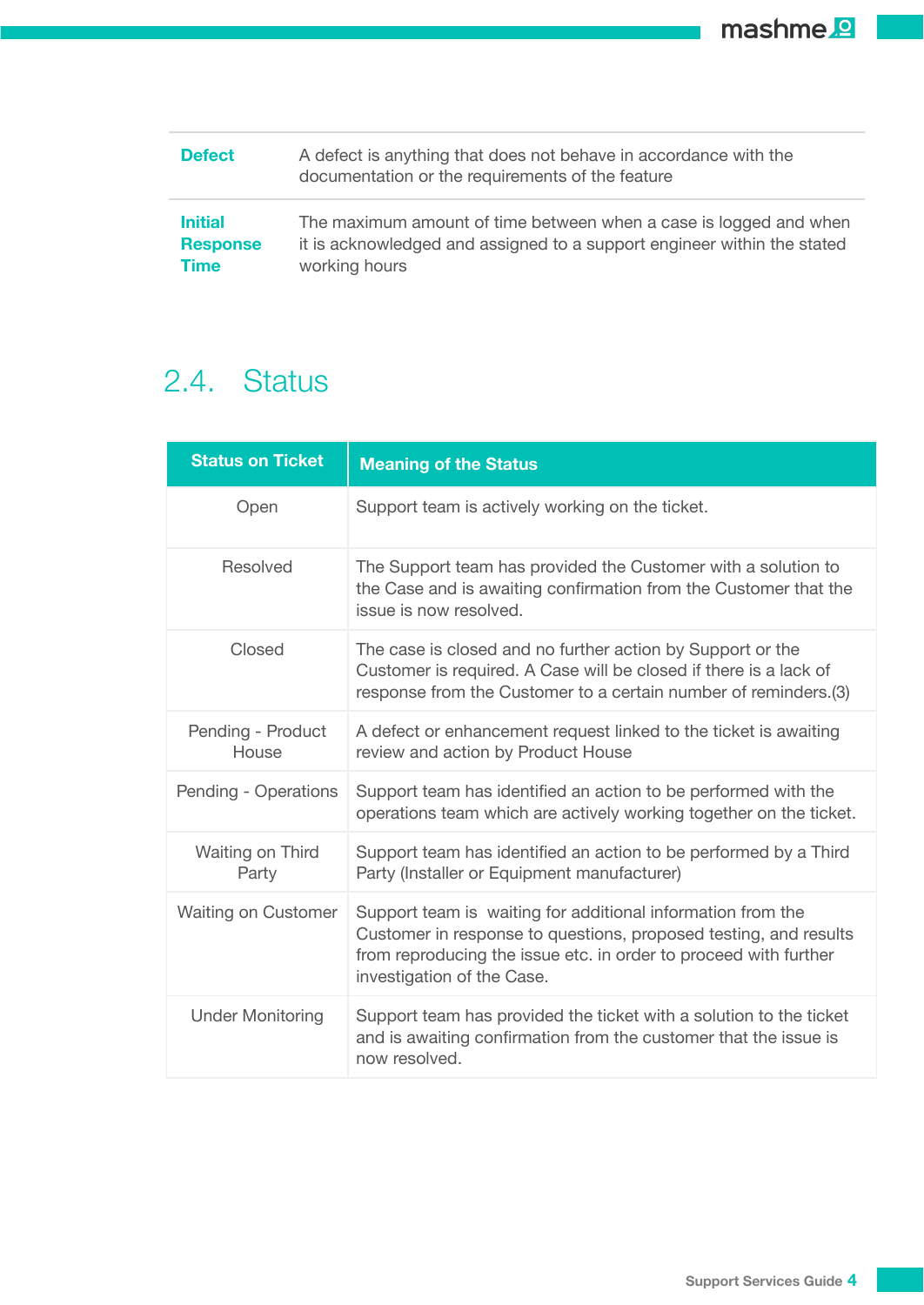## <span id="page-4-0"></span>3. Support Procedures

## <span id="page-4-1"></span>3.1. Website-based Self Support

Web site-based self-help support for mashme.io is available to customers on a 24x7 basis at URL

➤ **<https://mashmeio.freshdesk.com/en/support/home>**

Website support includes:

- FAQs and trouble isolation procedures related to mashme.io
- User Guide information

Partners and customers can access information by navigating the different sections of the portal or searching for a specific keyword.

The support team creates articles covering hardware and software troubleshooting as well as solutions for those problems that have been reported.

## <span id="page-4-2"></span>3.2. Contacting support

| <b>Contacting Support</b>                                      |                     |                                                                                  |  |
|----------------------------------------------------------------|---------------------|----------------------------------------------------------------------------------|--|
| Website                                                        | (coming soon)       | Automatic ticket creation with basic info.<br>Support team categorizes all other |  |
| Email                                                          | Support@syncrtc.com | information. Administration will categorize the<br>mashme tickets accordingly    |  |
|                                                                | Other               | Ticket needs to be created manually by L1<br>support team                        |  |
| <b>Online Freshchat</b><br>(in room, on Test Page, or website) |                     | Received on Freshdesk and can become a<br>ticket                                 |  |
| <b>Website based Self Support</b>                              |                     | Access to Frequently Asked Questions (FAQ)                                       |  |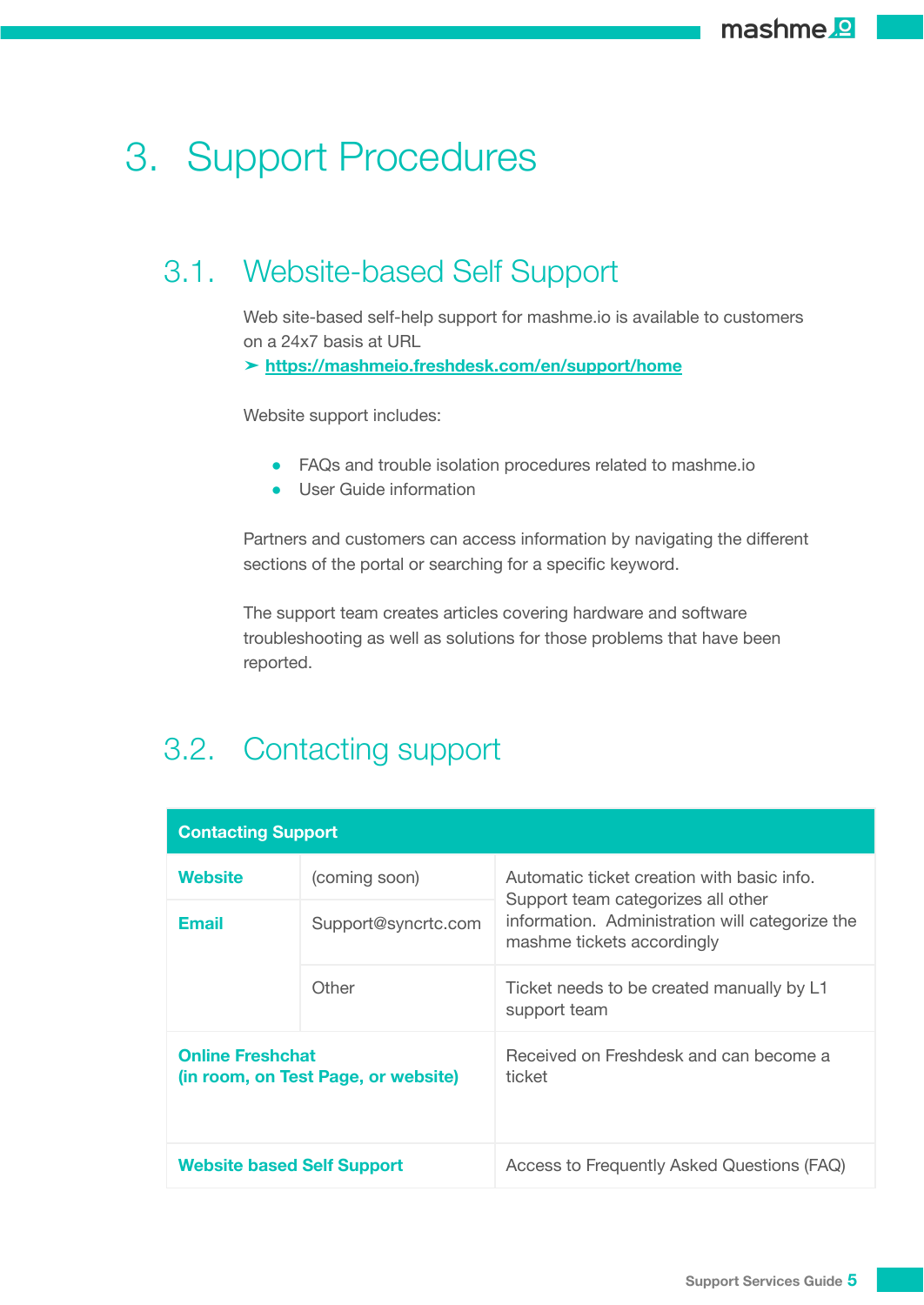## <span id="page-5-0"></span>3.3. Chat

Immediate access to our online chat is available from various pages on our site. Specifically on mashme.io login page, mashme.io test page, on an error page whilst trying to access a session, and within a session interface itself.

The chat messenger is integrated with FAQ support. Customers can search the FAQ articles and help them self-service. This will also help you speed up your resolution.

Chat can also be used to clarify aspects of the software or for guidance when using the platform for different profiles.

If the support representative identifies that a problem cannot be resolved during the chat, they will create a ticket to continue working on the issue.

Please look out for the Support Chat Bubble in the bottom right corner of the page:

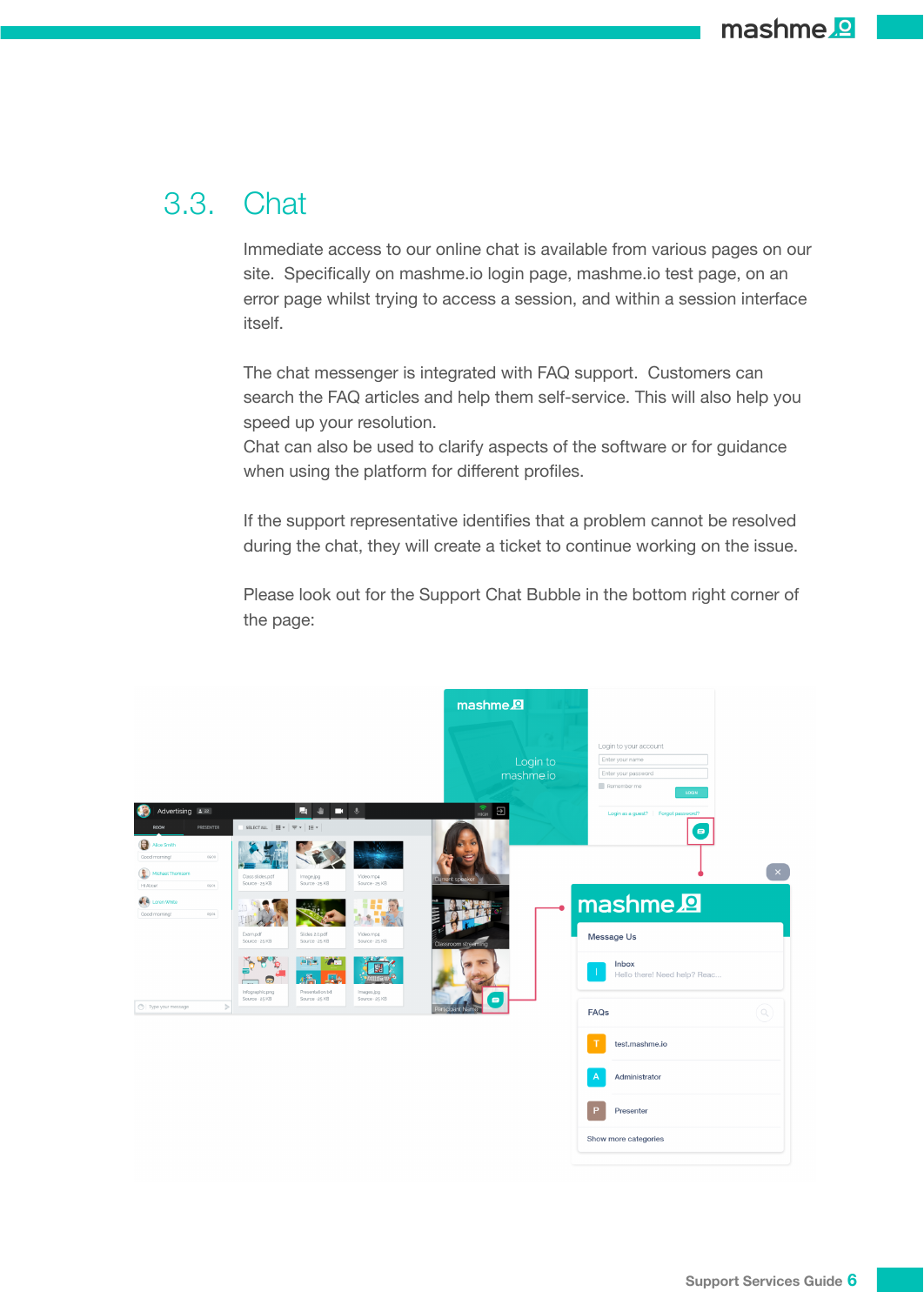#### <span id="page-6-0"></span>3.4. Email

Send an email to **[support@syncrtc.com](mailto:support@syncrtc.com)**. The email will create a ticket automatically and assign it to a support representative.

The sender will receive an acknowledgement email, indicating that a new ticket has been created.

The ticket will be evaluated and the priority set accordingly. The support representative will then send a first response and request more information if necessary. A public link to the ticket will be included in the email to allow the status of the ticket to be monitored.

It is possible to define the severity of the ticket in the email by adding the desired severity in the subject of the email, by using the text: [Urgent], [High], [Medium] and [Low]. Please include the square brackets.

If the severity is not included in the subject of the email sent to **[support@syncrtc.com](mailto:support@syncrtc.com)**, the ticket will be created with low severity and criticality will be determined by the support engineer to change the severity upon reviewing the issue reported. Please see **[event](#page-8-0) [classification](#page-8-0)** for more detail on the severity of a ticket.

#### <span id="page-6-1"></span>3.5 Windows Security Patching Notification

The server is a vital part of the room and to make sure it is running smoothly automatic updates are disabled using Group Policy. Microsoft releases security patches for Windows and other applications on a regular basis.

By default, Windows 10 will automatically update your system to ensure it is fully secure, however these updates can sometimes deconfigure the Eyefinity / Mosaic / Surround and the configuration can be lost.

The team managing or using the room should feel confident that when they power on the server, the Windows system will be ready for their use and not pending updates or having had a de-configuration issue, due to these Microsoft updates.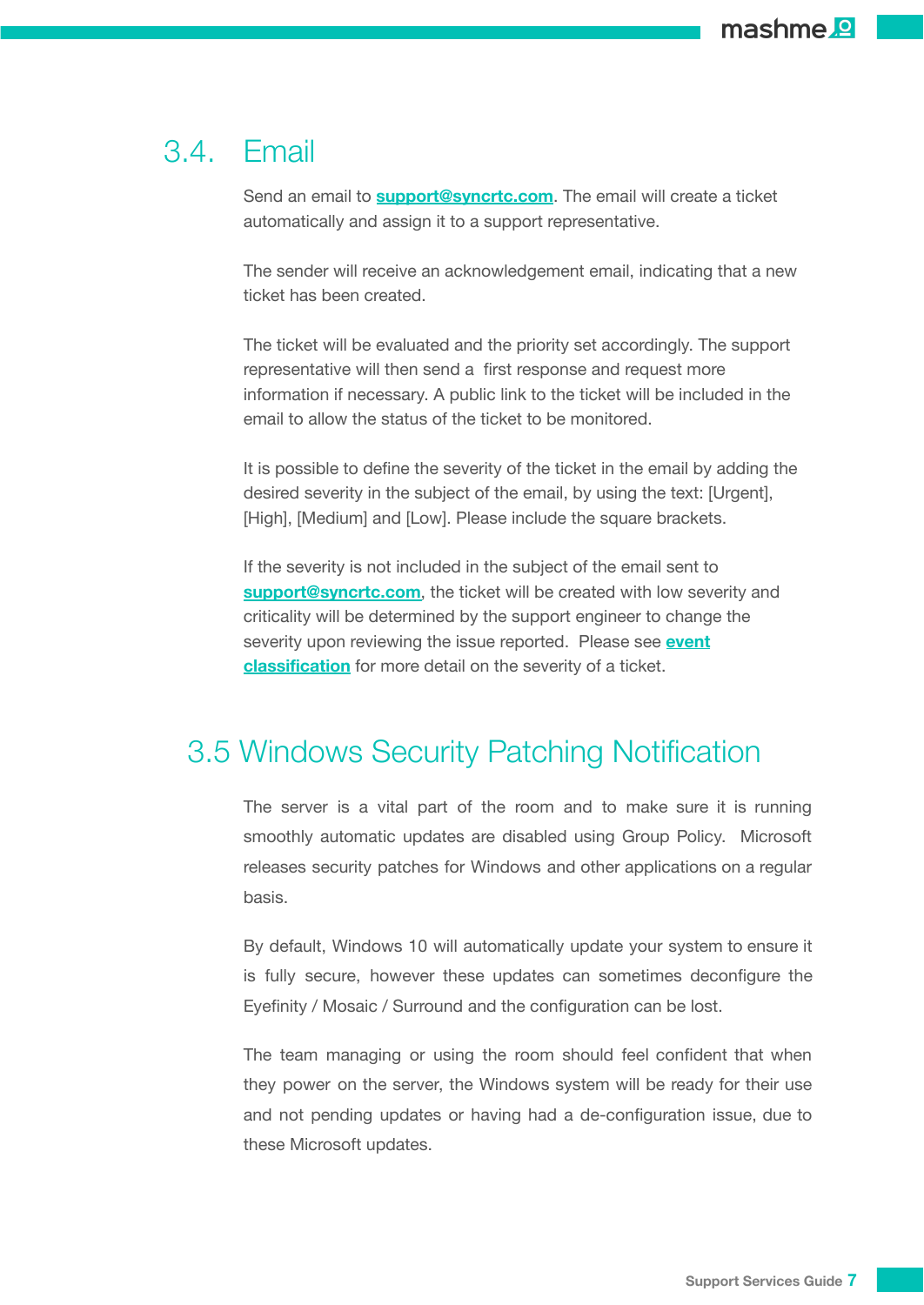Mashme will assess the new security patches and at the same time install and perform checks against our own systems to ensure Mashme correctly launches and continues to work. This is no guarantee that every device will behave in the same way.

Once we confirm mashme.io correct operation, we will notify the primary patching contacts at our customers, to request they perform the installs, then test Mashme afterwards using the Status Notification process. (**status.mashme.io**)

# <span id="page-7-0"></span>4. Information required when raising a ticket

In order to facilitate a quicker reply to your request, it is helpful to provide the following information for a clear understanding of the issue from the outset for a more accurate/specific response:

- Mandatory
	- Name
	- Username / Email address that is used for mashme.io
	- Contact details
	- Organization
	- Details of the room/session (are or trying to attend)
	- Any error codes
	- Clear description of the problem with screen shots
	- Operating system
	- Browser name and version
- Optional
	- Any other browsers tried
	- Troubleshooting steps already tried
	- Steps to reproduce the issue